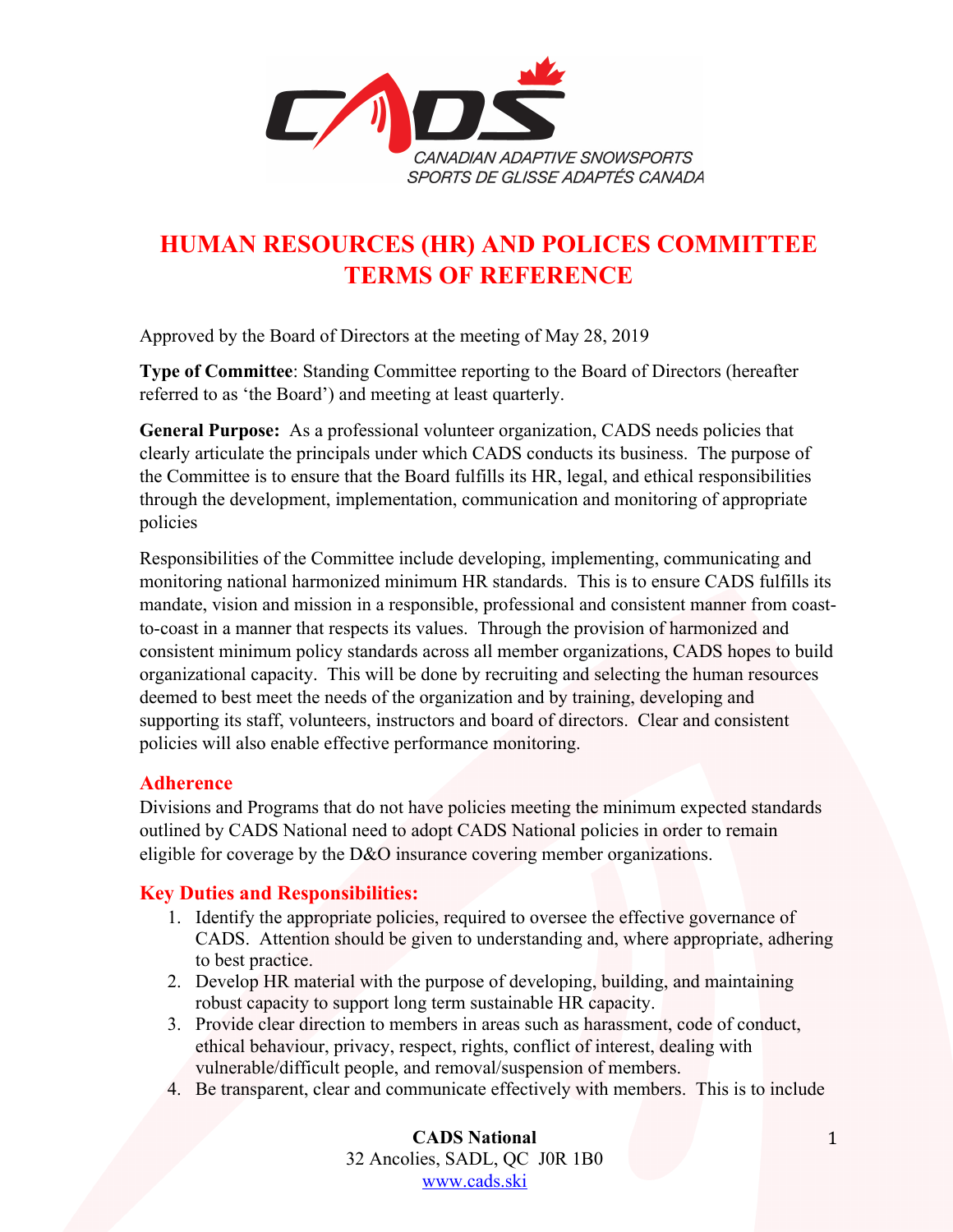

making policies openly available to members as well as proactively communicating with members on matters of importance.

- 5. Own all policies including maintaining definitive final copies of all approved policies.
- 6. Conduct an annual policy review to ensure that appropriate policies and procedures are in place and take action to address any deficiencies.
- 7. Develop and maintain a mechanism to conduct mandatory criminal reference checks (CRC) for all members who have been assigned responsibilities and who are in a position of authority
- 8. Develop a Code of Ethics and Conduct Policy for all members who have been assigned responsibilities and who are in a position of authority. This includes developing and maintaining a mechanism for members to confirm that they have read, understood and signed the Code.
- 9. Develop a comprehensive privacy policy that meets minimum legal requirements in all Provinces and ensure that there are procedures, controls and mechanisms in place to protect member privacy.
- 10. Establish a process to remove or suspend members who do not consent to CRCs, sign the Code of Conduct or adhere to CADS values.
- 11. Develop, implement, communicate, and monitor a Harassment Policy
- 12. Development, implement, and maintain an HR complaints escalation process. Any process should clearly outline the roles of Program Directors, Division Presidents, the CADS Human Resource Committee and the CADS National Executive. Any process should also delineate roles regarding who addresses issues, how and when matters are escalated, and who has decision making power with regard to an issue. All complaints should be taken seriously, treated with respect, and monitored until resolution.
- 13. Ensure that the work of Directors and Staff is conducted in accordance with the values of the Association and that they are accountable to the members.
- 14. Review staff contracts regularly to ensure their reasonableness and oversee related HR issues such as leave and performance review.
- 15. Review, provide oversight of, and prepare recommendations to the Board on executive and key staff compensation.
- 16. Make recommendations to the National Board of Directors regarding Human Resource policies and procedures.

## **Committee Composition**

- The Committee shall consist of up to three (3) Board Directors appointed by the CADS Board of Directors.
- At the discretion of the Committee Chairperson, resources, including resources from outside the organization may be secured by the Committee on an ad hoc basis to assist it in effectively delivering its mandate.